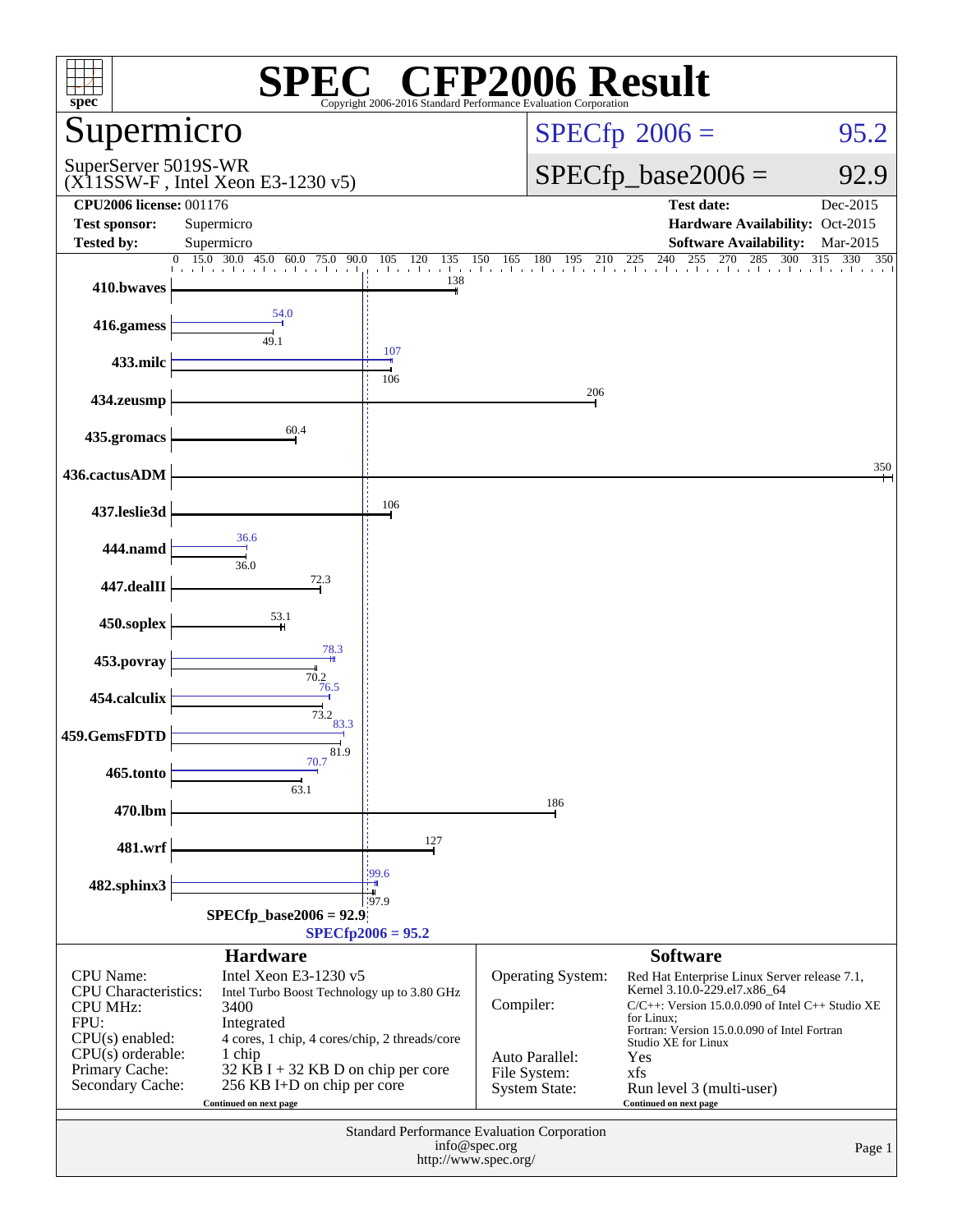

# Supermicro

#### SuperServer 5019S-WR

(X11SSW-F , Intel Xeon E3-1230 v5)

### $SPECfp2006 = 95.2$  $SPECfp2006 = 95.2$

### $SPECfp\_base2006 = 92.9$

| <b>CPU2006 license: 001176</b> |                                    |                       | <b>Test date:</b><br>Dec-2015             |  |  |  |
|--------------------------------|------------------------------------|-----------------------|-------------------------------------------|--|--|--|
| <b>Test sponsor:</b>           | Supermicro                         |                       | Hardware Availability: Oct-2015           |  |  |  |
| <b>Tested by:</b>              | Supermicro                         |                       | <b>Software Availability:</b><br>Mar-2015 |  |  |  |
| L3 Cache:                      | 8 MB I+D on chip per chip          | <b>Base Pointers:</b> | $64$ -bit                                 |  |  |  |
| Other Cache:                   | None                               | Peak Pointers:        | $32/64$ -bit                              |  |  |  |
| Memory:                        | 64 GB (4 x 16 GB 2Rx8 PC4-2133P-E) | Other Software:       | None                                      |  |  |  |
| Disk Subsystem:                | 1 x 1000 GB SATA III, 7200 RPM     |                       |                                           |  |  |  |
| Other Hardware:                | None                               |                       |                                           |  |  |  |

**[Results Table](http://www.spec.org/auto/cpu2006/Docs/result-fields.html#ResultsTable)**

| Results i adie   |                                                                                                          |              |                |       |                |       |                |              |                |              |                |              |
|------------------|----------------------------------------------------------------------------------------------------------|--------------|----------------|-------|----------------|-------|----------------|--------------|----------------|--------------|----------------|--------------|
|                  | <b>Base</b>                                                                                              |              |                |       | Peak           |       |                |              |                |              |                |              |
| <b>Benchmark</b> | <b>Seconds</b>                                                                                           | <b>Ratio</b> | <b>Seconds</b> | Ratio | <b>Seconds</b> | Ratio | <b>Seconds</b> | <b>Ratio</b> | <b>Seconds</b> | <b>Ratio</b> | <b>Seconds</b> | <b>Ratio</b> |
| 410.bwayes       | 98.7                                                                                                     | 138          | 98.2           | 138   | 98.6           | 138   | 98.7           | 138          | 98.2           | 138          | 98.6           | <u>138</u>   |
| 416.gamess       | 398                                                                                                      | 49.1         | 398            | 49.2  | 399            | 49.0  | 363            | 54.0         | 363            | 54.0         | 364            | 53.8         |
| $433$ .milc      | 86.2                                                                                                     | 107          | 86.5           | 106   | 86.3           | 106   | 86.5           | 106          | 85.7           | 107          | 85.7           | 107          |
| 434.zeusmp       | 44.2                                                                                                     | 206          | 44.3           | 205   | 44.2           | 206   | 44.2           | 206          | 44.3           | 205          | 44.2           | 206          |
| 435 gromacs      | 119                                                                                                      | 60.1         | 118            | 60.5  | 118            | 60.4  | 119            | 60.1         | 118            | 60.5         | 118            | 60.4         |
| 436.cactusADM    | 34.2                                                                                                     | 350          | 34.6           | 346   | 34.2           | 350   | 34.2           | 350          | 34.6           | 346          | 34.2           | 350          |
| 437.leslie3d     | 88.5                                                                                                     | 106          | 88.2           | 107   | 88.3           | 106   | 88.5           | 106          | 88.2           | 107          | 88.3           | <u>106</u>   |
| 444.namd         | 223                                                                                                      | 36.0         | 223            | 36.0  | 223            | 36.0  | 219            | 36.6         | 220            | 36.4         | 219            | 36.6         |
| 447.dealII       | 158                                                                                                      | 72.3         | 159            | 72.1  | 158            | 72.3  | 158            | 72.3         | 159            | 72.1         | 158            | 72.3         |
| $450$ .soplex    | 157                                                                                                      | 53.1         | 153            | 54.6  | 158            | 52.8  | <u>157</u>     | 53.1         | 153            | 54.6         | 158            | 52.8         |
| 453.povray       | 75.8                                                                                                     | 70.2         | 75.7           | 70.2  | 76.3           | 69.7  | 67.1           | 79.2         | 68.0           | 78.3         | 68.9           | 77.2         |
| 454.calculix     | 113                                                                                                      | 73.2         | 113            | 73.2  | 113            | 73.1  | 107            | 76.8         | 108            | 76.5         | 108            | 76.2         |
| 459.GemsFDTD     | 129                                                                                                      | 82.0         | 130            | 81.9  | 130            | 81.9  | 127            | 83.4         | 127            | 83.3         | 127            | 83.3         |
| 465.tonto        | 156                                                                                                      | 62.9         | 156            | 63.1  | 156            | 63.2  | 139            | 70.7         | 139            | 70.8         | 139            | 70.6         |
| 470.1bm          | 73.8                                                                                                     | 186          | 73.8           | 186   | 73.8           | 186   | 73.8           | 186          | 73.8           | 186          | 73.8           | 186          |
| 481.wrf          | 87.8                                                                                                     | 127          | 88.1           | 127   | 87.7           | 127   | 87.8           | <u>127</u>   | 88.1           | 127          | 87.7           | 127          |
| 482.sphinx3      | 198                                                                                                      | 98.5         | 199            | 97.9  | 200            | 97.5  | 196            | 99.6         | 195            | 99.9         | 198            | 98.6         |
|                  | Results appear in the order in which they were run. Bold underlined text indicates a median measurement. |              |                |       |                |       |                |              |                |              |                |              |

### **[Operating System Notes](http://www.spec.org/auto/cpu2006/Docs/result-fields.html#OperatingSystemNotes)**

Stack size set to unlimited using "ulimit -s unlimited"

### **[Platform Notes](http://www.spec.org/auto/cpu2006/Docs/result-fields.html#PlatformNotes)**

 Sysinfo program /home/cpu2006/config/sysinfo.rev6914 \$Rev: 6914 \$ \$Date:: 2014-06-25 #\$ e3fbb8667b5a285932ceab81e28219e1 running on localhost.localdomain Tue Dec 15 23:35:14 2015

 This section contains SUT (System Under Test) info as seen by some common utilities. To remove or add to this section, see: <http://www.spec.org/cpu2006/Docs/config.html#sysinfo>

 From /proc/cpuinfo model name : Intel(R) Xeon(R) CPU E3-1230 v5 @ 3.40GHz Continued on next page

> Standard Performance Evaluation Corporation [info@spec.org](mailto:info@spec.org) <http://www.spec.org/>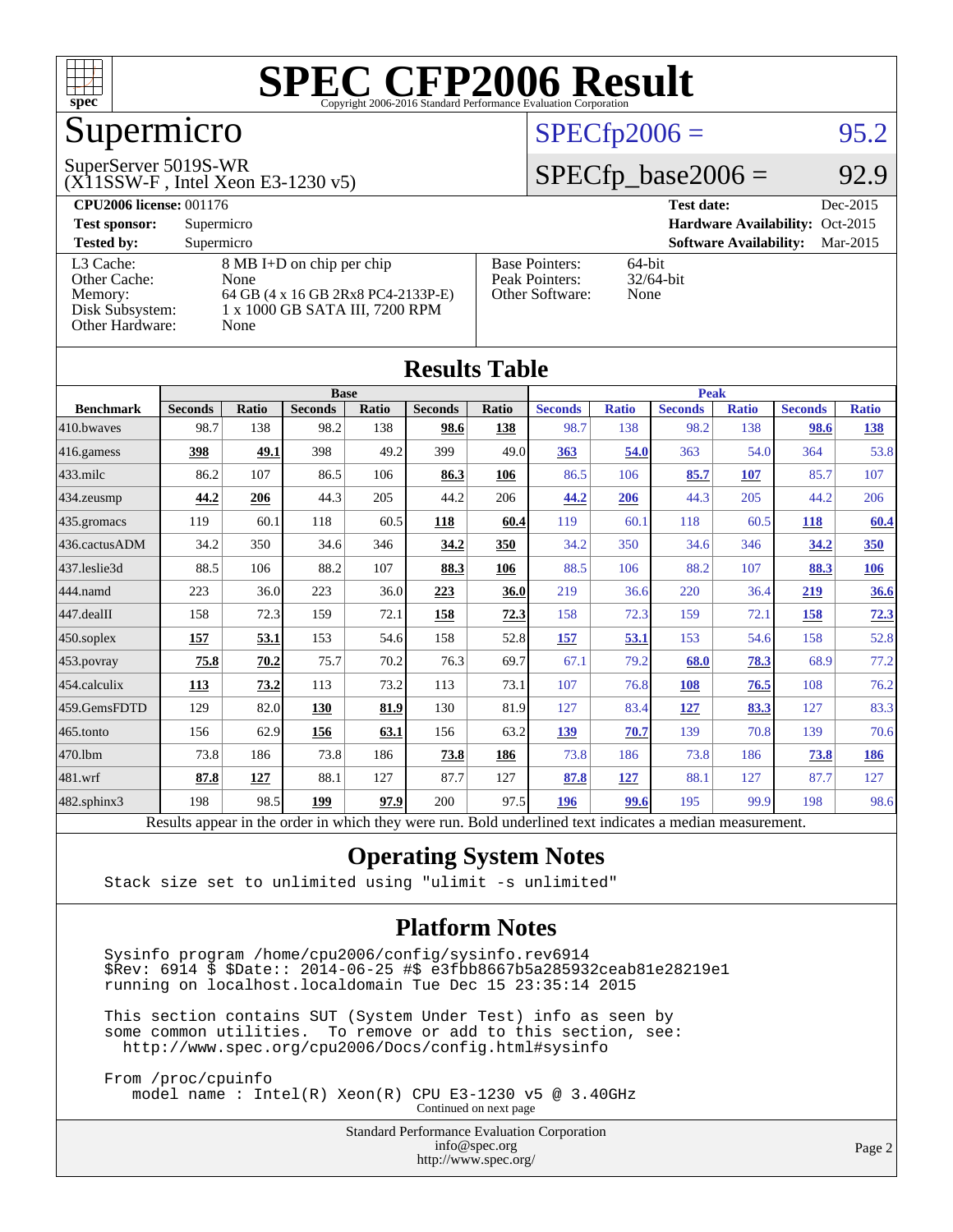

### Supermicro

 $SPECTp2006 = 95.2$ 

(X11SSW-F , Intel Xeon E3-1230 v5) SuperServer 5019S-WR

 $SPECTp\_base2006 = 92.9$ 

**[CPU2006 license:](http://www.spec.org/auto/cpu2006/Docs/result-fields.html#CPU2006license)** 001176 **[Test date:](http://www.spec.org/auto/cpu2006/Docs/result-fields.html#Testdate)** Dec-2015 **[Test sponsor:](http://www.spec.org/auto/cpu2006/Docs/result-fields.html#Testsponsor)** Supermicro Supermicro **[Hardware Availability:](http://www.spec.org/auto/cpu2006/Docs/result-fields.html#HardwareAvailability)** Oct-2015 **[Tested by:](http://www.spec.org/auto/cpu2006/Docs/result-fields.html#Testedby)** Supermicro **Supermicro [Software Availability:](http://www.spec.org/auto/cpu2006/Docs/result-fields.html#SoftwareAvailability)** Mar-2015

#### **[Platform Notes \(Continued\)](http://www.spec.org/auto/cpu2006/Docs/result-fields.html#PlatformNotes)**

Standard Performance Evaluation Corporation [info@spec.org](mailto:info@spec.org) 1 "physical id"s (chips) 8 "processors" cores, siblings (Caution: counting these is hw and system dependent. The following excerpts from /proc/cpuinfo might not be reliable. Use with caution.) cpu cores : 4 siblings : 8 physical 0: cores 0 1 2 3 cache size : 8192 KB From /proc/meminfo<br>MemTotal: 65755200 kB HugePages\_Total: 0<br>Hugepagesize: 2048 kB Hugepagesize: From /etc/\*release\* /etc/\*version\* os-release: NAME="Red Hat Enterprise Linux Server" VERSION="7.1 (Maipo)" ID="rhel" ID\_LIKE="fedora" VERSION\_ID="7.1" PRETTY\_NAME="Red Hat Enterprise Linux Server 7.1 (Maipo)" ANSI\_COLOR="0;31" CPE\_NAME="cpe:/o:redhat:enterprise\_linux:7.1:GA:server" redhat-release: Red Hat Enterprise Linux Server release 7.1 (Maipo) system-release: Red Hat Enterprise Linux Server release 7.1 (Maipo) system-release-cpe: cpe:/o:redhat:enterprise\_linux:7.1:ga:server uname -a: Linux localhost.localdomain 3.10.0-229.el7.x86\_64 #1 SMP Thu Jan 29 18:37:38 EST 2015 x86\_64 x86\_64 x86\_64 GNU/Linux run-level 3 Dec 15 23:33 SPEC is set to: /home/cpu2006 Filesystem Type Size Used Avail Use% Mounted on<br>/dev/mapper/rhel-home xfs 865G 168G 697G 20% /home  $/$ dev/mapper/rhel-home  $x$ fs Additional information from dmidecode: Warning: Use caution when you interpret this section. The 'dmidecode' program reads system data which is "intended to allow hardware to be accurately determined", but the intent may not be met, as there are frequent changes to hardware, firmware, and the "DMTF SMBIOS" standard. BIOS American Megatrends Inc. 1.0 11/03/2015 Memory: 4x Samsung M391A2K43BB1-CPB 16 GB 2 rank 2133 MHz (End of data from sysinfo program)

<http://www.spec.org/>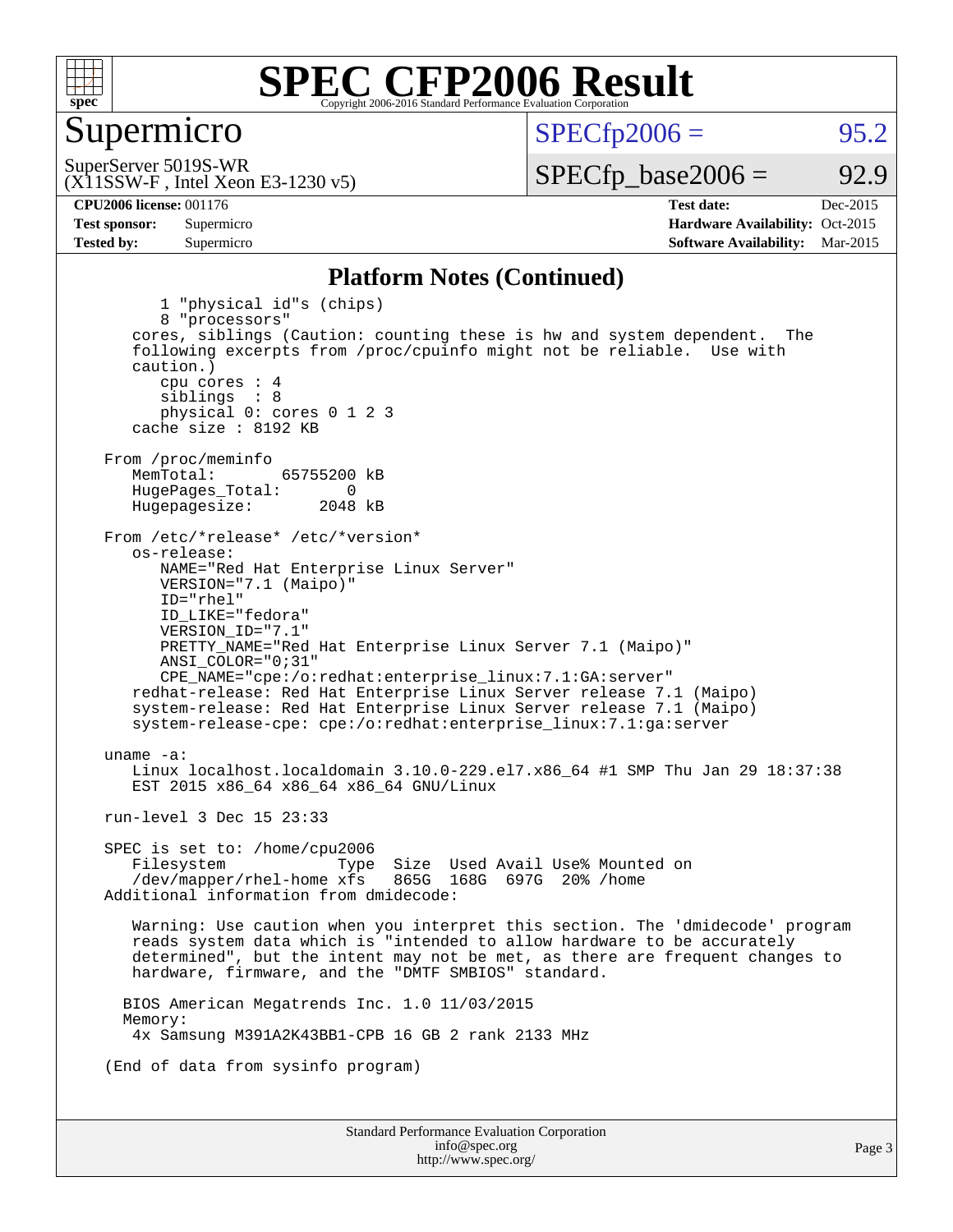

# Supermicro

 $SPECfp2006 = 95.2$  $SPECfp2006 = 95.2$ 

(X11SSW-F , Intel Xeon E3-1230 v5) SuperServer 5019S-WR

 $SPECfp\_base2006 = 92.9$ 

**[CPU2006 license:](http://www.spec.org/auto/cpu2006/Docs/result-fields.html#CPU2006license)** 001176 **[Test date:](http://www.spec.org/auto/cpu2006/Docs/result-fields.html#Testdate)** Dec-2015

**[Tested by:](http://www.spec.org/auto/cpu2006/Docs/result-fields.html#Testedby)** Supermicro **[Software Availability:](http://www.spec.org/auto/cpu2006/Docs/result-fields.html#SoftwareAvailability)** Mar-2015

**[Test sponsor:](http://www.spec.org/auto/cpu2006/Docs/result-fields.html#Testsponsor)** Supermicro Supermicro **[Hardware Availability:](http://www.spec.org/auto/cpu2006/Docs/result-fields.html#HardwareAvailability)** Oct-2015

### **[General Notes](http://www.spec.org/auto/cpu2006/Docs/result-fields.html#GeneralNotes)**

Environment variables set by runspec before the start of the run: KMP\_AFFINITY = "granularity=fine,compact,1,0" LD\_LIBRARY\_PATH = "/home/cpu2006/libs/32:/home/cpu2006/libs/64:/home/cpu2006/sh" OMP\_NUM\_THREADS = "4"

 Binaries compiled on a system with 1x Core i5-4670K CPU + 16GB memory using RedHat EL 7.0 Transparent Huge Pages enabled with: echo always > /sys/kernel/mm/transparent\_hugepage/enabled

### **[Base Compiler Invocation](http://www.spec.org/auto/cpu2006/Docs/result-fields.html#BaseCompilerInvocation)**

[C benchmarks](http://www.spec.org/auto/cpu2006/Docs/result-fields.html#Cbenchmarks):  $-m64$ 

[C++ benchmarks:](http://www.spec.org/auto/cpu2006/Docs/result-fields.html#CXXbenchmarks) [icpc -m64](http://www.spec.org/cpu2006/results/res2016q1/cpu2006-20151217-38471.flags.html#user_CXXbase_intel_icpc_64bit_bedb90c1146cab66620883ef4f41a67e)

[Fortran benchmarks](http://www.spec.org/auto/cpu2006/Docs/result-fields.html#Fortranbenchmarks): [ifort -m64](http://www.spec.org/cpu2006/results/res2016q1/cpu2006-20151217-38471.flags.html#user_FCbase_intel_ifort_64bit_ee9d0fb25645d0210d97eb0527dcc06e)

[Benchmarks using both Fortran and C](http://www.spec.org/auto/cpu2006/Docs/result-fields.html#BenchmarksusingbothFortranandC): [icc -m64](http://www.spec.org/cpu2006/results/res2016q1/cpu2006-20151217-38471.flags.html#user_CC_FCbase_intel_icc_64bit_0b7121f5ab7cfabee23d88897260401c) [ifort -m64](http://www.spec.org/cpu2006/results/res2016q1/cpu2006-20151217-38471.flags.html#user_CC_FCbase_intel_ifort_64bit_ee9d0fb25645d0210d97eb0527dcc06e)

## **[Base Portability Flags](http://www.spec.org/auto/cpu2006/Docs/result-fields.html#BasePortabilityFlags)**

| 410.bwaves: -DSPEC CPU LP64                 |                                                                |
|---------------------------------------------|----------------------------------------------------------------|
| 416.gamess: -DSPEC_CPU_LP64                 |                                                                |
| 433.milc: -DSPEC CPU LP64                   |                                                                |
| 434.zeusmp: -DSPEC_CPU_LP64                 |                                                                |
| 435.gromacs: -DSPEC_CPU_LP64 -nofor_main    |                                                                |
| 436.cactusADM: -DSPEC CPU LP64 -nofor main  |                                                                |
| 437.leslie3d: -DSPEC CPU LP64               |                                                                |
| 444.namd: -DSPEC CPU LP64                   |                                                                |
| 447.dealII: -DSPEC CPU LP64                 |                                                                |
| 450.soplex: -DSPEC_CPU_LP64                 |                                                                |
| 453.povray: -DSPEC_CPU_LP64                 |                                                                |
| 454.calculix: - DSPEC CPU LP64 - nofor main |                                                                |
| 459. GemsFDTD: - DSPEC CPU LP64             |                                                                |
| 465.tonto: - DSPEC CPU LP64                 |                                                                |
| 470.1bm: - DSPEC CPU LP64                   |                                                                |
|                                             | 481.wrf: -DSPEC_CPU_LP64 -DSPEC_CPU_CASE_FLAG -DSPEC_CPU_LINUX |
| 482.sphinx3: -DSPEC_CPU_LP64                |                                                                |
|                                             |                                                                |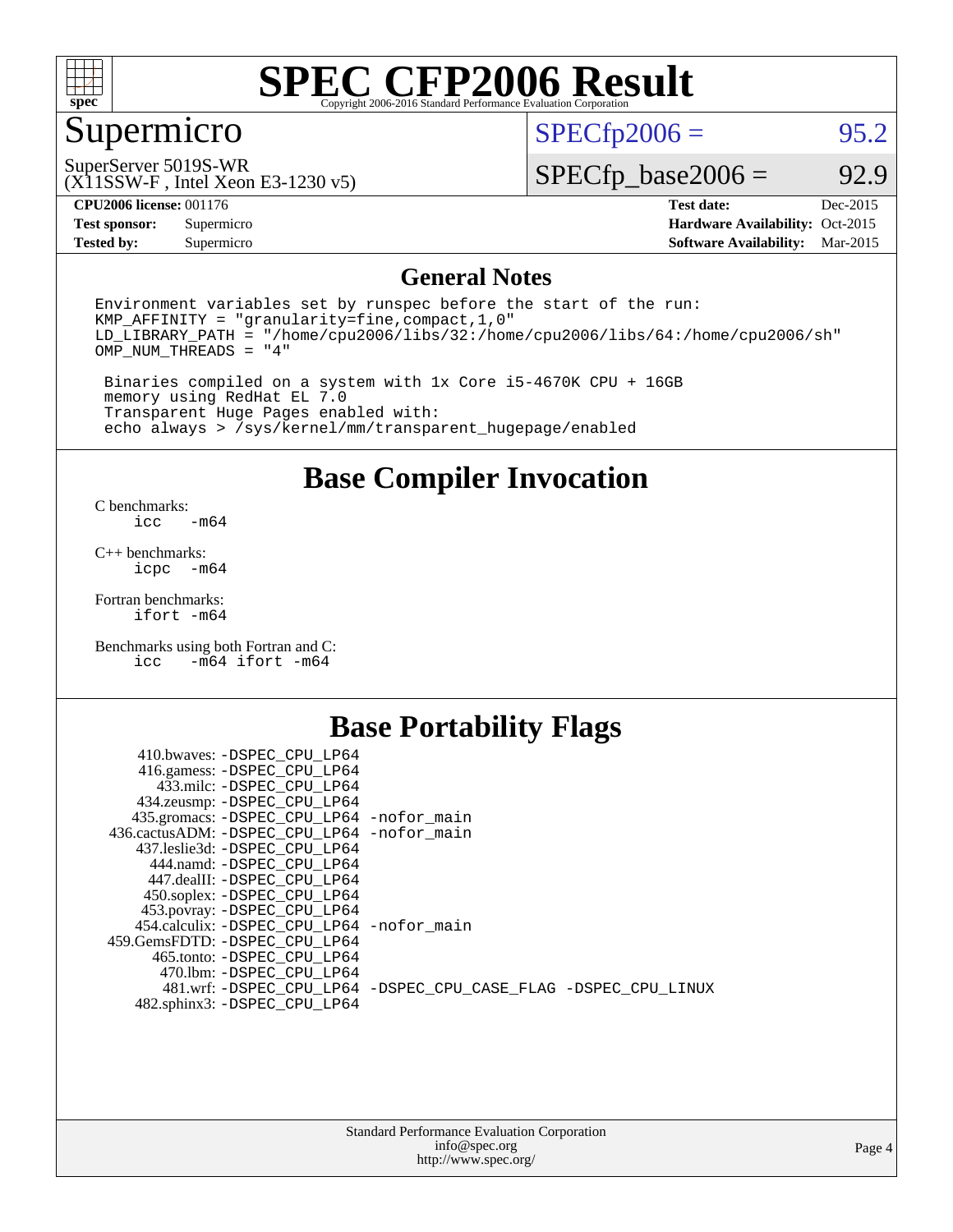

### Supermicro

 $SPECTp2006 = 95.2$ 

SuperServer 5019S-WR

### (X11SSW-F , Intel Xeon E3-1230 v5)

 $SPECTp\_base2006 = 92.9$ 

**[CPU2006 license:](http://www.spec.org/auto/cpu2006/Docs/result-fields.html#CPU2006license)** 001176 **[Test date:](http://www.spec.org/auto/cpu2006/Docs/result-fields.html#Testdate)** Dec-2015 **[Test sponsor:](http://www.spec.org/auto/cpu2006/Docs/result-fields.html#Testsponsor)** Supermicro Supermicro **[Hardware Availability:](http://www.spec.org/auto/cpu2006/Docs/result-fields.html#HardwareAvailability)** Oct-2015 **[Tested by:](http://www.spec.org/auto/cpu2006/Docs/result-fields.html#Testedby)** Supermicro **Supermicro [Software Availability:](http://www.spec.org/auto/cpu2006/Docs/result-fields.html#SoftwareAvailability)** Mar-2015

## **[Base Optimization Flags](http://www.spec.org/auto/cpu2006/Docs/result-fields.html#BaseOptimizationFlags)**

[C benchmarks](http://www.spec.org/auto/cpu2006/Docs/result-fields.html#Cbenchmarks): [-xCORE-AVX2](http://www.spec.org/cpu2006/results/res2016q1/cpu2006-20151217-38471.flags.html#user_CCbase_f-xAVX2_5f5fc0cbe2c9f62c816d3e45806c70d7) [-ipo](http://www.spec.org/cpu2006/results/res2016q1/cpu2006-20151217-38471.flags.html#user_CCbase_f-ipo) [-O3](http://www.spec.org/cpu2006/results/res2016q1/cpu2006-20151217-38471.flags.html#user_CCbase_f-O3) [-no-prec-div](http://www.spec.org/cpu2006/results/res2016q1/cpu2006-20151217-38471.flags.html#user_CCbase_f-no-prec-div) [-parallel](http://www.spec.org/cpu2006/results/res2016q1/cpu2006-20151217-38471.flags.html#user_CCbase_f-parallel) [-opt-prefetch](http://www.spec.org/cpu2006/results/res2016q1/cpu2006-20151217-38471.flags.html#user_CCbase_f-opt-prefetch) [-ansi-alias](http://www.spec.org/cpu2006/results/res2016q1/cpu2006-20151217-38471.flags.html#user_CCbase_f-ansi-alias)

[C++ benchmarks:](http://www.spec.org/auto/cpu2006/Docs/result-fields.html#CXXbenchmarks) [-xCORE-AVX2](http://www.spec.org/cpu2006/results/res2016q1/cpu2006-20151217-38471.flags.html#user_CXXbase_f-xAVX2_5f5fc0cbe2c9f62c816d3e45806c70d7) [-ipo](http://www.spec.org/cpu2006/results/res2016q1/cpu2006-20151217-38471.flags.html#user_CXXbase_f-ipo) [-O3](http://www.spec.org/cpu2006/results/res2016q1/cpu2006-20151217-38471.flags.html#user_CXXbase_f-O3) [-no-prec-div](http://www.spec.org/cpu2006/results/res2016q1/cpu2006-20151217-38471.flags.html#user_CXXbase_f-no-prec-div) [-opt-prefetch](http://www.spec.org/cpu2006/results/res2016q1/cpu2006-20151217-38471.flags.html#user_CXXbase_f-opt-prefetch) [-ansi-alias](http://www.spec.org/cpu2006/results/res2016q1/cpu2006-20151217-38471.flags.html#user_CXXbase_f-ansi-alias)

[Fortran benchmarks](http://www.spec.org/auto/cpu2006/Docs/result-fields.html#Fortranbenchmarks): [-xCORE-AVX2](http://www.spec.org/cpu2006/results/res2016q1/cpu2006-20151217-38471.flags.html#user_FCbase_f-xAVX2_5f5fc0cbe2c9f62c816d3e45806c70d7) [-ipo](http://www.spec.org/cpu2006/results/res2016q1/cpu2006-20151217-38471.flags.html#user_FCbase_f-ipo) [-O3](http://www.spec.org/cpu2006/results/res2016q1/cpu2006-20151217-38471.flags.html#user_FCbase_f-O3) [-no-prec-div](http://www.spec.org/cpu2006/results/res2016q1/cpu2006-20151217-38471.flags.html#user_FCbase_f-no-prec-div) [-parallel](http://www.spec.org/cpu2006/results/res2016q1/cpu2006-20151217-38471.flags.html#user_FCbase_f-parallel) [-opt-prefetch](http://www.spec.org/cpu2006/results/res2016q1/cpu2006-20151217-38471.flags.html#user_FCbase_f-opt-prefetch)

[Benchmarks using both Fortran and C](http://www.spec.org/auto/cpu2006/Docs/result-fields.html#BenchmarksusingbothFortranandC): [-xCORE-AVX2](http://www.spec.org/cpu2006/results/res2016q1/cpu2006-20151217-38471.flags.html#user_CC_FCbase_f-xAVX2_5f5fc0cbe2c9f62c816d3e45806c70d7) [-ipo](http://www.spec.org/cpu2006/results/res2016q1/cpu2006-20151217-38471.flags.html#user_CC_FCbase_f-ipo) [-O3](http://www.spec.org/cpu2006/results/res2016q1/cpu2006-20151217-38471.flags.html#user_CC_FCbase_f-O3) [-no-prec-div](http://www.spec.org/cpu2006/results/res2016q1/cpu2006-20151217-38471.flags.html#user_CC_FCbase_f-no-prec-div) [-parallel](http://www.spec.org/cpu2006/results/res2016q1/cpu2006-20151217-38471.flags.html#user_CC_FCbase_f-parallel) [-opt-prefetch](http://www.spec.org/cpu2006/results/res2016q1/cpu2006-20151217-38471.flags.html#user_CC_FCbase_f-opt-prefetch)

[-ansi-alias](http://www.spec.org/cpu2006/results/res2016q1/cpu2006-20151217-38471.flags.html#user_CC_FCbase_f-ansi-alias)

# **[Peak Compiler Invocation](http://www.spec.org/auto/cpu2006/Docs/result-fields.html#PeakCompilerInvocation)**

[C benchmarks](http://www.spec.org/auto/cpu2006/Docs/result-fields.html#Cbenchmarks):  $\text{icc}$  -m64

[C++ benchmarks:](http://www.spec.org/auto/cpu2006/Docs/result-fields.html#CXXbenchmarks) [icpc -m64](http://www.spec.org/cpu2006/results/res2016q1/cpu2006-20151217-38471.flags.html#user_CXXpeak_intel_icpc_64bit_bedb90c1146cab66620883ef4f41a67e)

[Fortran benchmarks](http://www.spec.org/auto/cpu2006/Docs/result-fields.html#Fortranbenchmarks): [ifort -m64](http://www.spec.org/cpu2006/results/res2016q1/cpu2006-20151217-38471.flags.html#user_FCpeak_intel_ifort_64bit_ee9d0fb25645d0210d97eb0527dcc06e)

[Benchmarks using both Fortran and C](http://www.spec.org/auto/cpu2006/Docs/result-fields.html#BenchmarksusingbothFortranandC): [icc -m64](http://www.spec.org/cpu2006/results/res2016q1/cpu2006-20151217-38471.flags.html#user_CC_FCpeak_intel_icc_64bit_0b7121f5ab7cfabee23d88897260401c) [ifort -m64](http://www.spec.org/cpu2006/results/res2016q1/cpu2006-20151217-38471.flags.html#user_CC_FCpeak_intel_ifort_64bit_ee9d0fb25645d0210d97eb0527dcc06e)

## **[Peak Portability Flags](http://www.spec.org/auto/cpu2006/Docs/result-fields.html#PeakPortabilityFlags)**

Same as Base Portability Flags

# **[Peak Optimization Flags](http://www.spec.org/auto/cpu2006/Docs/result-fields.html#PeakOptimizationFlags)**

[C benchmarks](http://www.spec.org/auto/cpu2006/Docs/result-fields.html#Cbenchmarks):

 433.milc: [-xCORE-AVX2](http://www.spec.org/cpu2006/results/res2016q1/cpu2006-20151217-38471.flags.html#user_peakPASS2_CFLAGSPASS2_LDFLAGS433_milc_f-xAVX2_5f5fc0cbe2c9f62c816d3e45806c70d7)(pass 2) [-prof-gen](http://www.spec.org/cpu2006/results/res2016q1/cpu2006-20151217-38471.flags.html#user_peakPASS1_CFLAGSPASS1_LDFLAGS433_milc_prof_gen_e43856698f6ca7b7e442dfd80e94a8fc)(pass 1) [-ipo](http://www.spec.org/cpu2006/results/res2016q1/cpu2006-20151217-38471.flags.html#user_peakPASS2_CFLAGSPASS2_LDFLAGS433_milc_f-ipo)(pass 2) [-O3](http://www.spec.org/cpu2006/results/res2016q1/cpu2006-20151217-38471.flags.html#user_peakPASS2_CFLAGSPASS2_LDFLAGS433_milc_f-O3)(pass 2) [-no-prec-div](http://www.spec.org/cpu2006/results/res2016q1/cpu2006-20151217-38471.flags.html#user_peakPASS2_CFLAGSPASS2_LDFLAGS433_milc_f-no-prec-div)(pass 2) [-prof-use](http://www.spec.org/cpu2006/results/res2016q1/cpu2006-20151217-38471.flags.html#user_peakPASS2_CFLAGSPASS2_LDFLAGS433_milc_prof_use_bccf7792157ff70d64e32fe3e1250b55)(pass 2) [-auto-ilp32](http://www.spec.org/cpu2006/results/res2016q1/cpu2006-20151217-38471.flags.html#user_peakCOPTIMIZE433_milc_f-auto-ilp32) [-ansi-alias](http://www.spec.org/cpu2006/results/res2016q1/cpu2006-20151217-38471.flags.html#user_peakCOPTIMIZE433_milc_f-ansi-alias)

 $470$ .lbm: basepeak = yes

 482.sphinx3: [-xCORE-AVX2](http://www.spec.org/cpu2006/results/res2016q1/cpu2006-20151217-38471.flags.html#user_peakOPTIMIZE482_sphinx3_f-xAVX2_5f5fc0cbe2c9f62c816d3e45806c70d7) [-ipo](http://www.spec.org/cpu2006/results/res2016q1/cpu2006-20151217-38471.flags.html#user_peakOPTIMIZE482_sphinx3_f-ipo) [-O3](http://www.spec.org/cpu2006/results/res2016q1/cpu2006-20151217-38471.flags.html#user_peakOPTIMIZE482_sphinx3_f-O3) [-no-prec-div](http://www.spec.org/cpu2006/results/res2016q1/cpu2006-20151217-38471.flags.html#user_peakOPTIMIZE482_sphinx3_f-no-prec-div) [-unroll2](http://www.spec.org/cpu2006/results/res2016q1/cpu2006-20151217-38471.flags.html#user_peakCOPTIMIZE482_sphinx3_f-unroll_784dae83bebfb236979b41d2422d7ec2) [-ansi-alias](http://www.spec.org/cpu2006/results/res2016q1/cpu2006-20151217-38471.flags.html#user_peakCOPTIMIZE482_sphinx3_f-ansi-alias) [-parallel](http://www.spec.org/cpu2006/results/res2016q1/cpu2006-20151217-38471.flags.html#user_peakCOPTIMIZE482_sphinx3_f-parallel)

Continued on next page

Standard Performance Evaluation Corporation [info@spec.org](mailto:info@spec.org) <http://www.spec.org/>

Page 5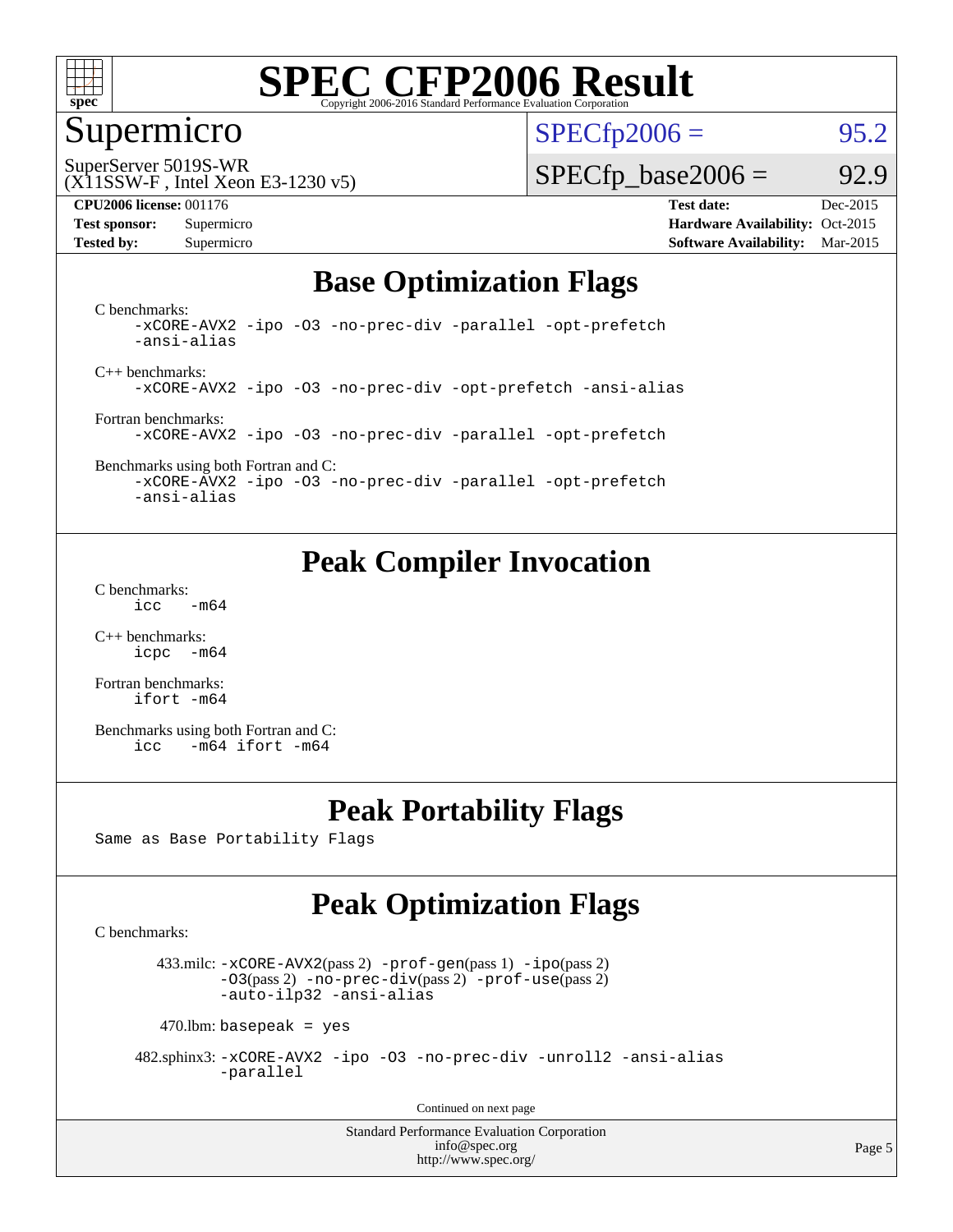

Supermicro

 $SPECTp2006 = 95.2$ 

(X11SSW-F , Intel Xeon E3-1230 v5) SuperServer 5019S-WR

 $SPECTp\_base2006 = 92.9$ 

| Test sponsor:     | Supermicro |
|-------------------|------------|
| <b>Tested by:</b> | Supermicro |

**[CPU2006 license:](http://www.spec.org/auto/cpu2006/Docs/result-fields.html#CPU2006license)** 001176 **[Test date:](http://www.spec.org/auto/cpu2006/Docs/result-fields.html#Testdate)** Dec-2015 **[Hardware Availability:](http://www.spec.org/auto/cpu2006/Docs/result-fields.html#HardwareAvailability)** Oct-2015 **[Software Availability:](http://www.spec.org/auto/cpu2006/Docs/result-fields.html#SoftwareAvailability)** Mar-2015

# **[Peak Optimization Flags \(Continued\)](http://www.spec.org/auto/cpu2006/Docs/result-fields.html#PeakOptimizationFlags)**

[C++ benchmarks:](http://www.spec.org/auto/cpu2006/Docs/result-fields.html#CXXbenchmarks)

 444.namd: [-xCORE-AVX2](http://www.spec.org/cpu2006/results/res2016q1/cpu2006-20151217-38471.flags.html#user_peakPASS2_CXXFLAGSPASS2_LDFLAGS444_namd_f-xAVX2_5f5fc0cbe2c9f62c816d3e45806c70d7)(pass 2) [-prof-gen](http://www.spec.org/cpu2006/results/res2016q1/cpu2006-20151217-38471.flags.html#user_peakPASS1_CXXFLAGSPASS1_LDFLAGS444_namd_prof_gen_e43856698f6ca7b7e442dfd80e94a8fc)(pass 1) [-ipo](http://www.spec.org/cpu2006/results/res2016q1/cpu2006-20151217-38471.flags.html#user_peakPASS2_CXXFLAGSPASS2_LDFLAGS444_namd_f-ipo)(pass 2) [-O3](http://www.spec.org/cpu2006/results/res2016q1/cpu2006-20151217-38471.flags.html#user_peakPASS2_CXXFLAGSPASS2_LDFLAGS444_namd_f-O3)(pass 2) [-no-prec-div](http://www.spec.org/cpu2006/results/res2016q1/cpu2006-20151217-38471.flags.html#user_peakPASS2_CXXFLAGSPASS2_LDFLAGS444_namd_f-no-prec-div)(pass 2) [-prof-use](http://www.spec.org/cpu2006/results/res2016q1/cpu2006-20151217-38471.flags.html#user_peakPASS2_CXXFLAGSPASS2_LDFLAGS444_namd_prof_use_bccf7792157ff70d64e32fe3e1250b55)(pass 2) [-fno-alias](http://www.spec.org/cpu2006/results/res2016q1/cpu2006-20151217-38471.flags.html#user_peakCXXOPTIMIZEOPTIMIZE444_namd_f-no-alias_694e77f6c5a51e658e82ccff53a9e63a) [-auto-ilp32](http://www.spec.org/cpu2006/results/res2016q1/cpu2006-20151217-38471.flags.html#user_peakCXXOPTIMIZE444_namd_f-auto-ilp32) 447.dealII: basepeak = yes  $450$ .soplex: basepeak = yes 453.povray: [-xCORE-AVX2](http://www.spec.org/cpu2006/results/res2016q1/cpu2006-20151217-38471.flags.html#user_peakPASS2_CXXFLAGSPASS2_LDFLAGS453_povray_f-xAVX2_5f5fc0cbe2c9f62c816d3e45806c70d7)(pass 2) [-prof-gen](http://www.spec.org/cpu2006/results/res2016q1/cpu2006-20151217-38471.flags.html#user_peakPASS1_CXXFLAGSPASS1_LDFLAGS453_povray_prof_gen_e43856698f6ca7b7e442dfd80e94a8fc)(pass 1) [-ipo](http://www.spec.org/cpu2006/results/res2016q1/cpu2006-20151217-38471.flags.html#user_peakPASS2_CXXFLAGSPASS2_LDFLAGS453_povray_f-ipo)(pass 2) [-O3](http://www.spec.org/cpu2006/results/res2016q1/cpu2006-20151217-38471.flags.html#user_peakPASS2_CXXFLAGSPASS2_LDFLAGS453_povray_f-O3)(pass 2) [-no-prec-div](http://www.spec.org/cpu2006/results/res2016q1/cpu2006-20151217-38471.flags.html#user_peakPASS2_CXXFLAGSPASS2_LDFLAGS453_povray_f-no-prec-div)(pass 2) [-prof-use](http://www.spec.org/cpu2006/results/res2016q1/cpu2006-20151217-38471.flags.html#user_peakPASS2_CXXFLAGSPASS2_LDFLAGS453_povray_prof_use_bccf7792157ff70d64e32fe3e1250b55)(pass 2) [-unroll4](http://www.spec.org/cpu2006/results/res2016q1/cpu2006-20151217-38471.flags.html#user_peakCXXOPTIMIZE453_povray_f-unroll_4e5e4ed65b7fd20bdcd365bec371b81f) [-ansi-alias](http://www.spec.org/cpu2006/results/res2016q1/cpu2006-20151217-38471.flags.html#user_peakCXXOPTIMIZE453_povray_f-ansi-alias) [Fortran benchmarks](http://www.spec.org/auto/cpu2006/Docs/result-fields.html#Fortranbenchmarks):  $410.bwaves: basepeak = yes$  416.gamess: [-xCORE-AVX2](http://www.spec.org/cpu2006/results/res2016q1/cpu2006-20151217-38471.flags.html#user_peakPASS2_FFLAGSPASS2_LDFLAGS416_gamess_f-xAVX2_5f5fc0cbe2c9f62c816d3e45806c70d7)(pass 2) [-prof-gen](http://www.spec.org/cpu2006/results/res2016q1/cpu2006-20151217-38471.flags.html#user_peakPASS1_FFLAGSPASS1_LDFLAGS416_gamess_prof_gen_e43856698f6ca7b7e442dfd80e94a8fc)(pass 1) [-ipo](http://www.spec.org/cpu2006/results/res2016q1/cpu2006-20151217-38471.flags.html#user_peakPASS2_FFLAGSPASS2_LDFLAGS416_gamess_f-ipo)(pass 2) [-O3](http://www.spec.org/cpu2006/results/res2016q1/cpu2006-20151217-38471.flags.html#user_peakPASS2_FFLAGSPASS2_LDFLAGS416_gamess_f-O3)(pass 2) [-no-prec-div](http://www.spec.org/cpu2006/results/res2016q1/cpu2006-20151217-38471.flags.html#user_peakPASS2_FFLAGSPASS2_LDFLAGS416_gamess_f-no-prec-div)(pass 2) [-prof-use](http://www.spec.org/cpu2006/results/res2016q1/cpu2006-20151217-38471.flags.html#user_peakPASS2_FFLAGSPASS2_LDFLAGS416_gamess_prof_use_bccf7792157ff70d64e32fe3e1250b55)(pass 2) [-unroll2](http://www.spec.org/cpu2006/results/res2016q1/cpu2006-20151217-38471.flags.html#user_peakOPTIMIZE416_gamess_f-unroll_784dae83bebfb236979b41d2422d7ec2) [-inline-level=0](http://www.spec.org/cpu2006/results/res2016q1/cpu2006-20151217-38471.flags.html#user_peakOPTIMIZE416_gamess_f-inline-level_318d07a09274ad25e8d15dbfaa68ba50) [-scalar-rep-](http://www.spec.org/cpu2006/results/res2016q1/cpu2006-20151217-38471.flags.html#user_peakOPTIMIZE416_gamess_f-disablescalarrep_abbcad04450fb118e4809c81d83c8a1d) 434.zeusmp: basepeak = yes 437.leslie3d: basepeak = yes 459.GemsFDTD: [-xCORE-AVX2](http://www.spec.org/cpu2006/results/res2016q1/cpu2006-20151217-38471.flags.html#user_peakPASS2_FFLAGSPASS2_LDFLAGS459_GemsFDTD_f-xAVX2_5f5fc0cbe2c9f62c816d3e45806c70d7)(pass 2) [-prof-gen](http://www.spec.org/cpu2006/results/res2016q1/cpu2006-20151217-38471.flags.html#user_peakPASS1_FFLAGSPASS1_LDFLAGS459_GemsFDTD_prof_gen_e43856698f6ca7b7e442dfd80e94a8fc)(pass 1) [-ipo](http://www.spec.org/cpu2006/results/res2016q1/cpu2006-20151217-38471.flags.html#user_peakPASS2_FFLAGSPASS2_LDFLAGS459_GemsFDTD_f-ipo)(pass 2) [-O3](http://www.spec.org/cpu2006/results/res2016q1/cpu2006-20151217-38471.flags.html#user_peakPASS2_FFLAGSPASS2_LDFLAGS459_GemsFDTD_f-O3)(pass 2) [-no-prec-div](http://www.spec.org/cpu2006/results/res2016q1/cpu2006-20151217-38471.flags.html#user_peakPASS2_FFLAGSPASS2_LDFLAGS459_GemsFDTD_f-no-prec-div)(pass 2) [-prof-use](http://www.spec.org/cpu2006/results/res2016q1/cpu2006-20151217-38471.flags.html#user_peakPASS2_FFLAGSPASS2_LDFLAGS459_GemsFDTD_prof_use_bccf7792157ff70d64e32fe3e1250b55)(pass 2) [-unroll2](http://www.spec.org/cpu2006/results/res2016q1/cpu2006-20151217-38471.flags.html#user_peakOPTIMIZE459_GemsFDTD_f-unroll_784dae83bebfb236979b41d2422d7ec2) [-inline-level=0](http://www.spec.org/cpu2006/results/res2016q1/cpu2006-20151217-38471.flags.html#user_peakOPTIMIZE459_GemsFDTD_f-inline-level_318d07a09274ad25e8d15dbfaa68ba50) [-opt-prefetch](http://www.spec.org/cpu2006/results/res2016q1/cpu2006-20151217-38471.flags.html#user_peakOPTIMIZE459_GemsFDTD_f-opt-prefetch) [-parallel](http://www.spec.org/cpu2006/results/res2016q1/cpu2006-20151217-38471.flags.html#user_peakOPTIMIZE459_GemsFDTD_f-parallel) 465.tonto: [-xCORE-AVX2](http://www.spec.org/cpu2006/results/res2016q1/cpu2006-20151217-38471.flags.html#user_peakPASS2_FFLAGSPASS2_LDFLAGS465_tonto_f-xAVX2_5f5fc0cbe2c9f62c816d3e45806c70d7)(pass 2) [-prof-gen](http://www.spec.org/cpu2006/results/res2016q1/cpu2006-20151217-38471.flags.html#user_peakPASS1_FFLAGSPASS1_LDFLAGS465_tonto_prof_gen_e43856698f6ca7b7e442dfd80e94a8fc)(pass 1) [-ipo](http://www.spec.org/cpu2006/results/res2016q1/cpu2006-20151217-38471.flags.html#user_peakPASS2_FFLAGSPASS2_LDFLAGS465_tonto_f-ipo)(pass 2) [-O3](http://www.spec.org/cpu2006/results/res2016q1/cpu2006-20151217-38471.flags.html#user_peakPASS2_FFLAGSPASS2_LDFLAGS465_tonto_f-O3)(pass 2) [-no-prec-div](http://www.spec.org/cpu2006/results/res2016q1/cpu2006-20151217-38471.flags.html#user_peakPASS2_FFLAGSPASS2_LDFLAGS465_tonto_f-no-prec-div)(pass 2) [-prof-use](http://www.spec.org/cpu2006/results/res2016q1/cpu2006-20151217-38471.flags.html#user_peakPASS2_FFLAGSPASS2_LDFLAGS465_tonto_prof_use_bccf7792157ff70d64e32fe3e1250b55)(pass 2) [-inline-calloc](http://www.spec.org/cpu2006/results/res2016q1/cpu2006-20151217-38471.flags.html#user_peakOPTIMIZE465_tonto_f-inline-calloc) [-opt-malloc-options=3](http://www.spec.org/cpu2006/results/res2016q1/cpu2006-20151217-38471.flags.html#user_peakOPTIMIZE465_tonto_f-opt-malloc-options_13ab9b803cf986b4ee62f0a5998c2238) [-auto](http://www.spec.org/cpu2006/results/res2016q1/cpu2006-20151217-38471.flags.html#user_peakOPTIMIZE465_tonto_f-auto) [-unroll4](http://www.spec.org/cpu2006/results/res2016q1/cpu2006-20151217-38471.flags.html#user_peakOPTIMIZE465_tonto_f-unroll_4e5e4ed65b7fd20bdcd365bec371b81f) [Benchmarks using both Fortran and C](http://www.spec.org/auto/cpu2006/Docs/result-fields.html#BenchmarksusingbothFortranandC): 435.gromacs: basepeak = yes  $436.cactusADM:basepeak = yes$  454.calculix: [-xCORE-AVX2](http://www.spec.org/cpu2006/results/res2016q1/cpu2006-20151217-38471.flags.html#user_peakOPTIMIZE454_calculix_f-xAVX2_5f5fc0cbe2c9f62c816d3e45806c70d7) [-ipo](http://www.spec.org/cpu2006/results/res2016q1/cpu2006-20151217-38471.flags.html#user_peakOPTIMIZE454_calculix_f-ipo) [-O3](http://www.spec.org/cpu2006/results/res2016q1/cpu2006-20151217-38471.flags.html#user_peakOPTIMIZE454_calculix_f-O3) [-no-prec-div](http://www.spec.org/cpu2006/results/res2016q1/cpu2006-20151217-38471.flags.html#user_peakOPTIMIZE454_calculix_f-no-prec-div) [-auto-ilp32](http://www.spec.org/cpu2006/results/res2016q1/cpu2006-20151217-38471.flags.html#user_peakCOPTIMIZE454_calculix_f-auto-ilp32) [-ansi-alias](http://www.spec.org/cpu2006/results/res2016q1/cpu2006-20151217-38471.flags.html#user_peakCOPTIMIZE454_calculix_f-ansi-alias)  $481.$ wrf: basepeak = yes

The flags files that were used to format this result can be browsed at <http://www.spec.org/cpu2006/flags/Intel-ic15.0-official-linux64.html> <http://www.spec.org/cpu2006/flags/Supermicro-Platform-Settings-V1.2-revG.20141230.00.html>

> Standard Performance Evaluation Corporation [info@spec.org](mailto:info@spec.org) <http://www.spec.org/>